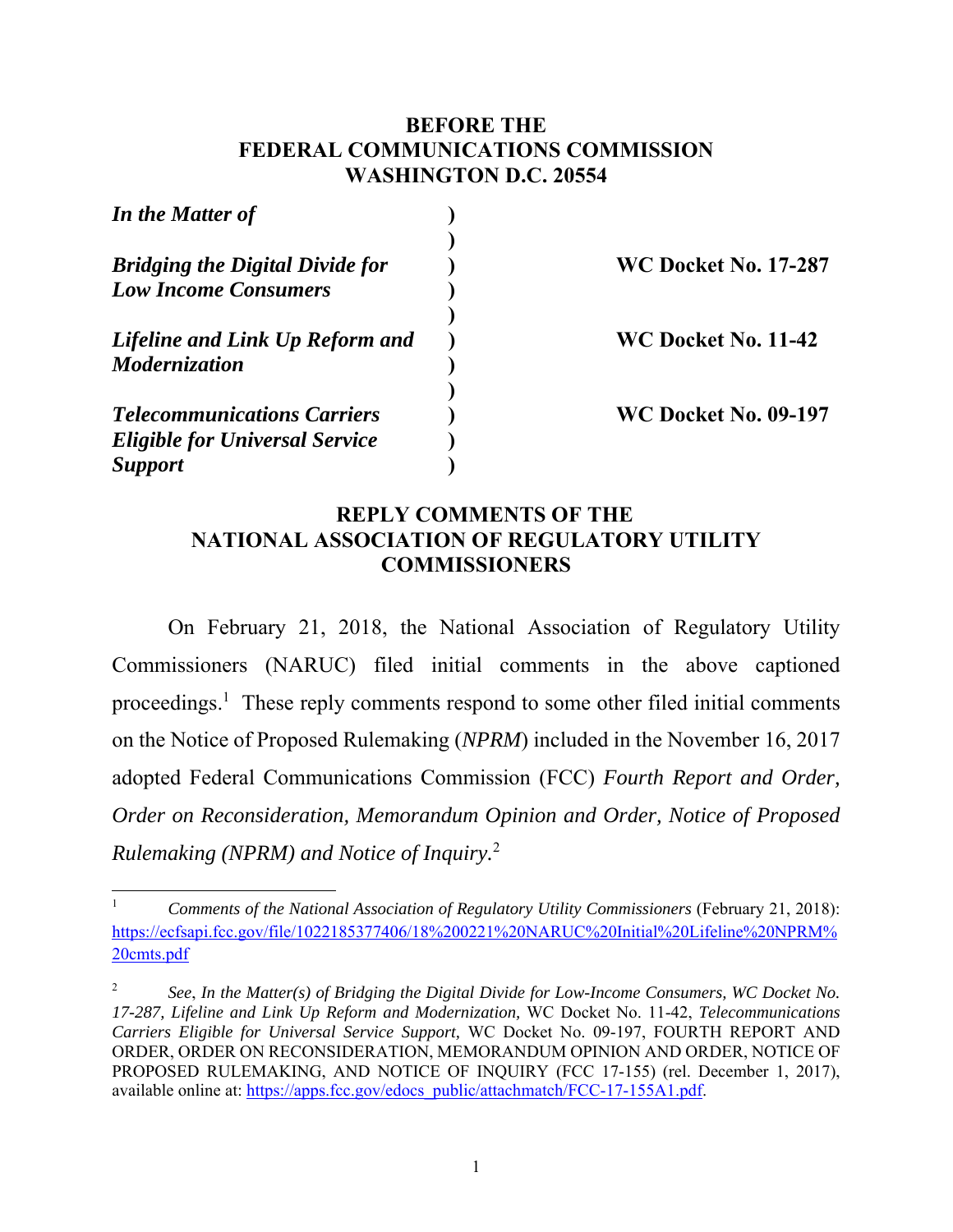This *NPRM*<sup>3</sup> seeks comments on proposals to modify the Lifeline program to, among other things, properly recognize the State's role in the federal process for designating Eligible Telecommunications Carriers (ETCs), correct the flawed analysis, and remove the illegal procedures included in the prior *2016 Lifeline Order.4*

The FCC cannot create a designation process under 47 U.S.C. § 214 that bypasses *ab initio* State commissions. NARUC initial comments applaud the *NPRM's* explicit recognition of the "important and lawful role of the states" assigned by Congress with respect to federal universal service programs.<sup>5</sup> They outline the legal reasons why the FCC's proposal to reverse its pre-emption of State authority to designate ETC's is correct. NARUC also specified that (i) non-facilities-based carriers that currently server 75 percent of eligible users should continue to receive lifeline funds, in part, because, even with a transition period, the potential to disrupt and even eliminate service to literally millions of eligible users is obvious, (ii) as a supported service, voice must remain part of any lifeline service package, and that (iii) if the FCC does establish a budget for this program, it should carefully balance the need to ensure current eligible subscribers "do not lose their lifeline benefit," with "reasonable and rational growth in the Lifeline fund to serve subscribers in an amount that does not exceed the current soft budget notification amount."

In these reply comments, NARUC will respond briefly to initial comments (i) suggesting the FCC should continue to bypass the State role in the ETC designation process and (ii) suggesting the FCC should limit lifeline subsidies to facilities-based carriers.

 3 *NPRM* at ¶¶ 53-118

<sup>4</sup> *In the Matter(s) of Lifeline and Link Up Reform and Modernization,* F.C.C. Rcd. 3962 (rel. April 27, 2016) (*2016 Lifeline Order*).

<sup>5</sup> *NPRM* at ¶ 54.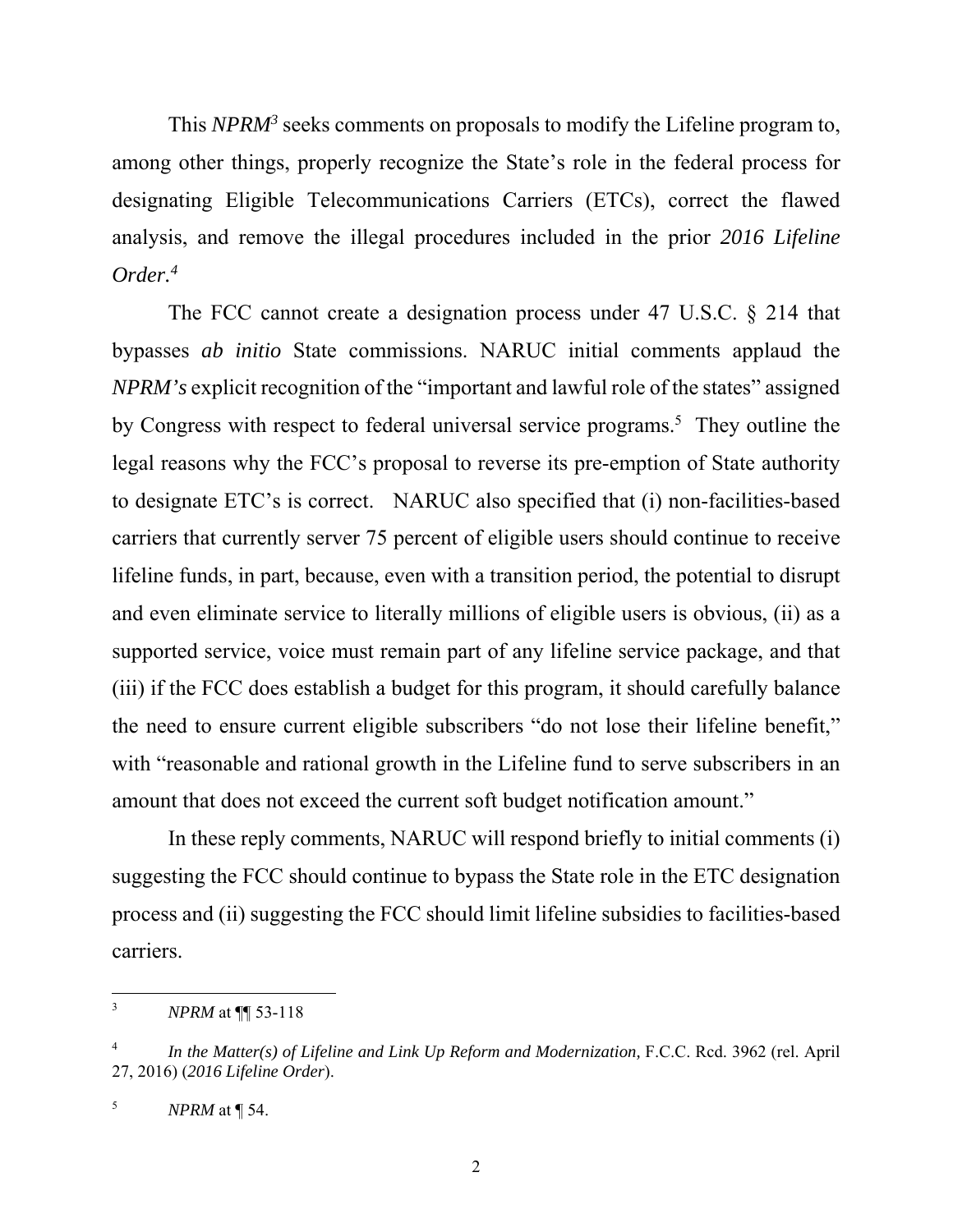## *I. The FCC cannot maintain the federal Lifeline Broadband Provider (LBP) designation Process.*

The undersigned could only locate thirteen initial commenters that contend the FCC should maintain the federal Lifeline Broadband Provider designation process. None however provide the FCC with a sustainable legal rationale to justify the bypass of the 47 U.S.C. 214(e)(2) affirmative specification that States, in the first instance, shall designate ETCs.

Most did not even make the attempt.

These 13 commenters can be divided into three categories.

*First, some simply include a conclusory statement that they oppose the change.* 6 These commenters articulate a concern, but their comments provide no explanation of why the FCC's tentative conclusion to eliminate the illegal LPB designation procedure is bad policy. Nor do they discuss why or how the LBP designation is legal in the face of clear and contradictory statutory text of § 214(e).

In short they provide no basis or rationale for the FCC to adjust its tentative conclusion.

*The second category of commenters purport to advance a policy rationale for maintaining the LPB designation, but like the first, nowhere address the legal frailties of their position or proffer a legal basis for its retention.* 

<sup>6</sup> *See, e.g., Comments of Partners Bridging the Digital Divide, Inc*. (January 12, 2018) at 1 ("We oppose many aspects of the proposal, including the elimination of the Lifeline Broadband Provider designation created by the 2016 Lifeline Order."), at: https://ecfsapi.fcc.gov/file/1011290925139/FCC-Lifeline-Comments-201801.pdf; *Letter from Amy Gonzales Assistant Professor, Media School, Indiana University to FCC Chairman Ajit Pai* (February 21, 2018) at 1 ("Specific concerns include: The proposed outright elimination of the Lifeline Broadband Provider designation created by the 2016 Lifeline Order"), https://ecfsapi.fcc.gov/file/10222920818747/DOC-347452A1%20A.%20Gonzales%20Response.pdf.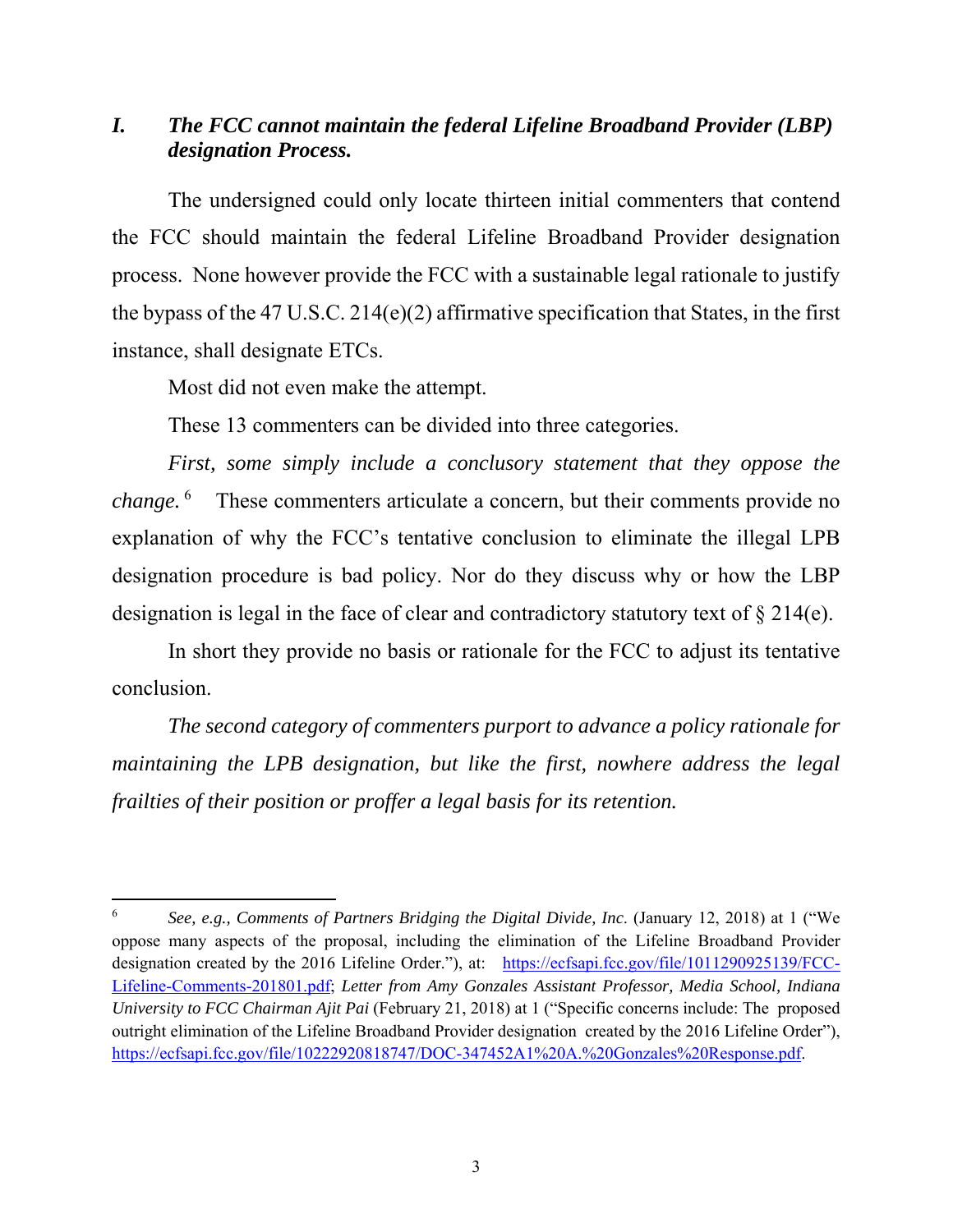Moreover, it is far from clear that this second category of commenters have any concern about whether the States or the FCC actually conduct the ETC designation. Instead, the arguments appear focused on eliminating the requirement to provide all supported services. They contend some category of Lifeline provider should not have to provide voice service. Most never even mention the process or the State's role.

For example, Mobile Beacon opposes elimination of the LBP designation because they want access to federal lifeline funds and they cannot offer voice. As proof elimination of the LBP designation is a bad idea they cite to their current and successful efforts to help close the digital divide – efforts that are thriving without access to federal lifeline subsidies.<sup>7</sup>

Another proposed justification for retention is an unsupported contention that eliminating the "standalone" LBP designation and "requiring the provision of voice services . . . *could* favor larger service providers such as the traditional telephone

 7 *Comments of Mobile Beacon* (February 21, 2018), at 2-3, available online at: https://ecfsapi.fcc.gov/file/10221188928069/Mobile%20Beacon%20-

<sup>%20</sup>Lifeline%20Comments%20February%2021%202018.pdf; The same basic arguments are found in the *Comments of the National Digital Inclusion Alliance* (February 19, 2018) at 2- 3, (Discussing programs operated by "community-based organizations [that] are also examples of affordable home internet solutions that would have been eligible for LBP designation . . . prime examples of why the LBP designation should not be eliminated."), and the *Comments of the National Housing Conference* (February 14, 2018) at 2 ("[P]roposal to eliminate altogether the LBP designation process would undermine efforts to bring community based providers, like housing providers, into the program."), at: https://ecfsapi.fcc.gov/file/102141816023643/NHC%20comment\_%20Lifeline%20Feb%202018.pdf; *See also, Letter from EveryoneOn CEO Chike Aguh* (February 21, 2018), at 1-2 ("EveryoneOn . . .objects to . . . . revocation of the LBP designation [because it] would strangle innovation . . . from small broadband carriers . . . any of the coalition members of the National Digital Inclusion Alliance, of which EveryoneOn is a member, that could have participated in the Lifeline program will be blocked from doing so.") https://ecfsapi.fcc.gov/file/1022281088352/2018.02.21%20Comments%20on%20FCC%2017-287.pdf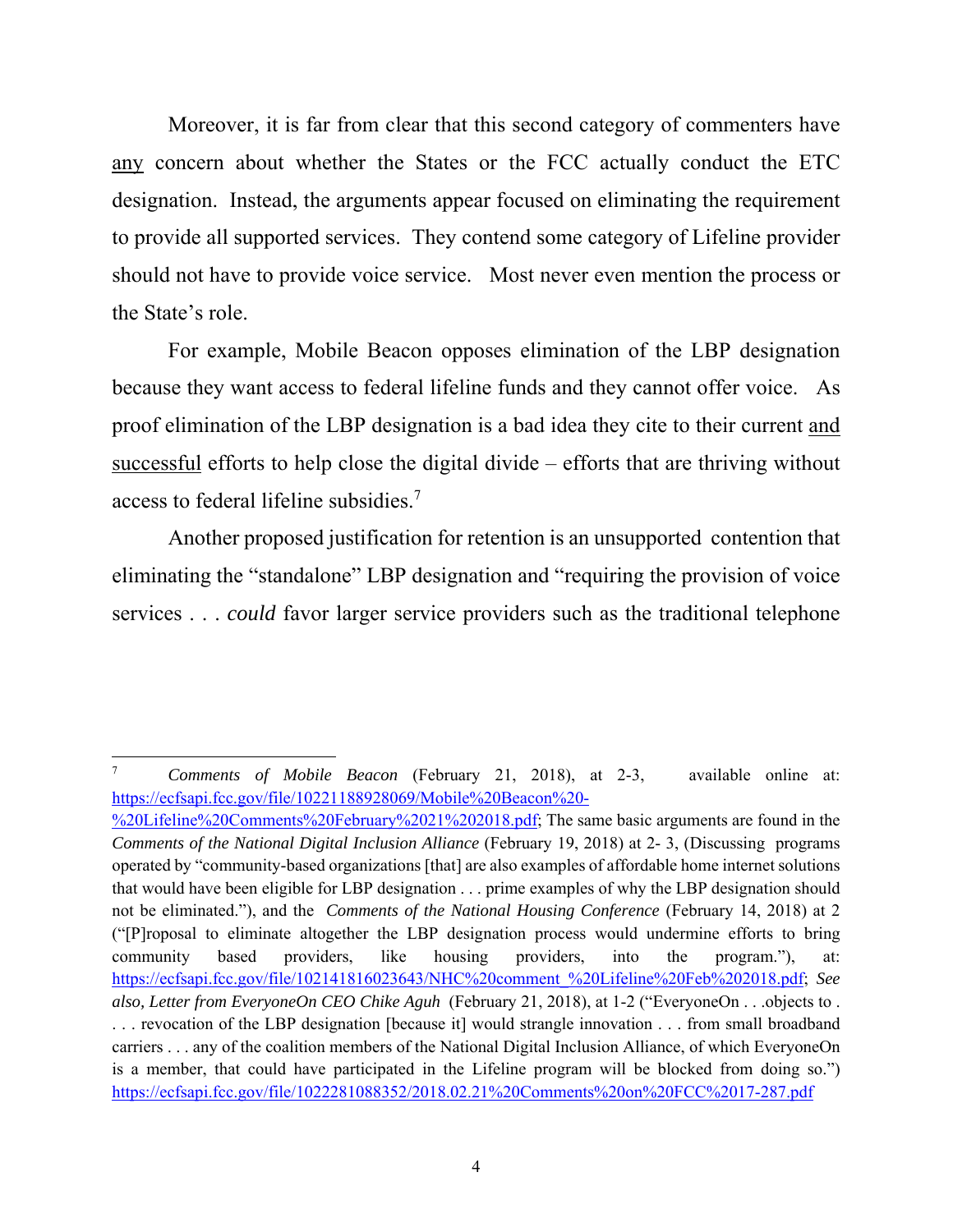operators or the four major wireless carriers, disadvantage businesses willing to serve low-income populations, and provide fewer choices for consumers."8

Though they oppose elimination of the LBP designation, their arguments are limited to whether the company must also offer voice services. There is no reference to the State role in the designation procedure.

However, whatever the merits of these speculative policy arguments, which these commenters suggest "could" support a separate LBP designation, none include any legal analysis of the  $\S 214(e)$  requirements to offer all supported services – including voice – as well as to provide a "telecommunications service" (not just "telecommunications.")

Which means not only do they provide no basis for retention of the LBP designation procedure, they also fail to make a legal case for the phase out of voice services.

*The last category of commenters specifically target the Congressional requirement that State's, in the first instance, designate ETCs.* 

<sup>8</sup> *Comments of the City of New York* (February 21, 2018) at 2 (emphasis added), at: https://ecfsapi.fcc.gov/file/10221021835476/City%20of%20New%20York%20Comments\_Lifeline%204t h%20RO%20NOI%20and%20NPRM\_Final.pdf; *See also* the *Comments of the Oregon Citizens' Utility Board* (January 30, 2018) at 2 ("[If] broadband providers fail to offer complementary voice service, participation as ETCs in the Lifeline program would no longer be possible. Elimination of LBP eligibility strongly favors larger, national providers and [harms customers seeking standalone broadband].") at: https://ecfsapi.fcc.gov/file/10130133519557/CUB\_Lifeline\_Comments\_FINAL\_013018.pdf and the<br>Comments of Saint Paul Neighborhood Network (January 24, 2018) at 1 *Comments of Saint Paul Neighborhood Network* (January 24, 2018) at 1 https://ecfsapi.fcc.gov/file/10205098139186/2018\_01\_23%20FCC%20Lifeline%20Comments%20from% 20SPNN.pdf.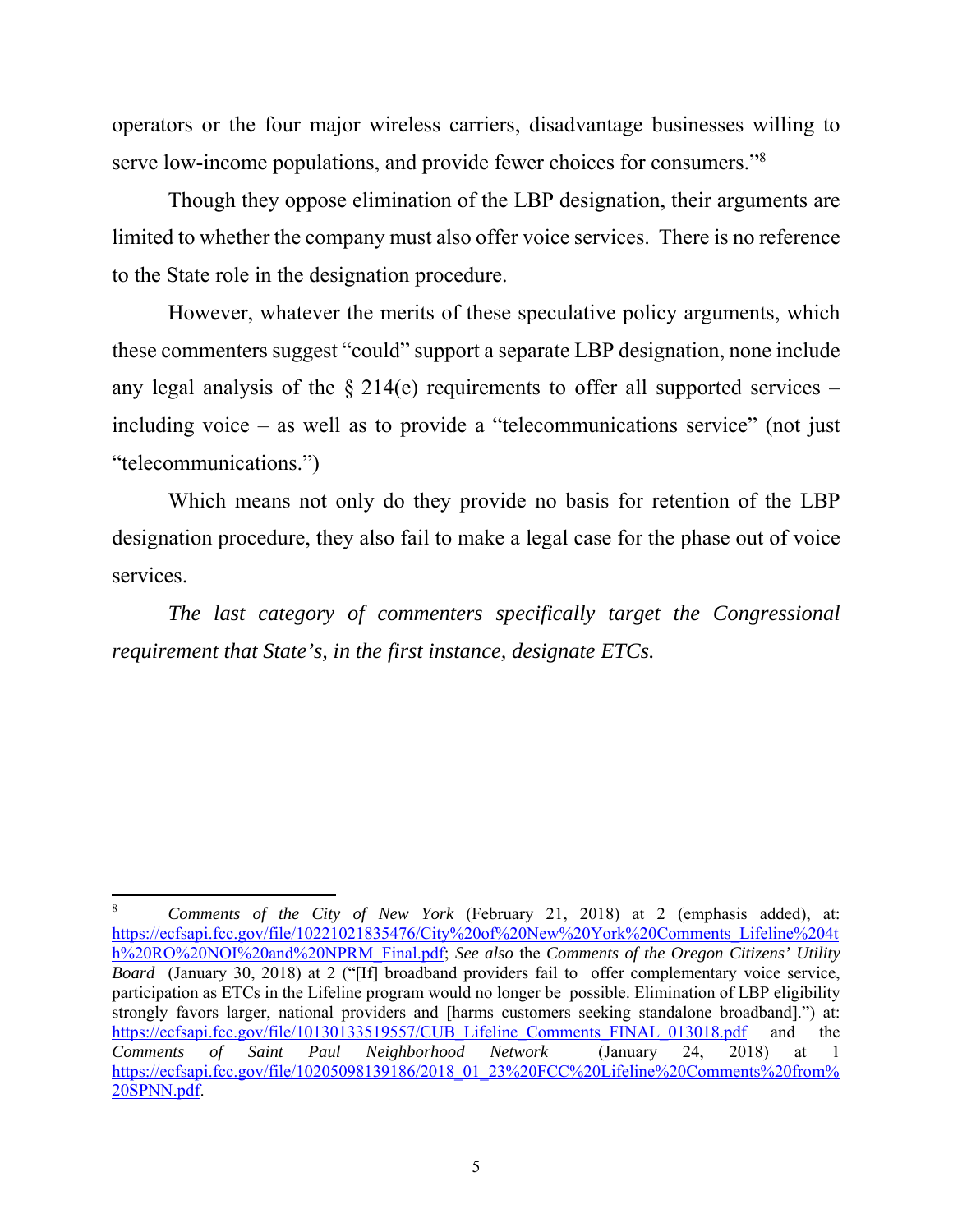Two in this category purport to offer a legal justification for this position. As discussed below, Free Press (FP) and the National Hispanic Media Coalition (NHMC) comments actually present legal arguments that the FCC can bypass the Congressionally mandated State ETC designation procedure.<sup>9</sup> But, as discussed in more detail below, neither raises any new arguments, both fail to address the impact of the recent reclassification of broadband internet access services as "information services,"<sup>10</sup> and content themselves with regurgitating facially flawed arguments presented in the original *2016 Lifeline Order*.

The other two in this category provide no real legal justification for eliminating the State role. New America's Open Technology Institute (OTI), targets the State designation process specifically as slowing down and otherwise inhibiting entry.<sup>11</sup> But like those in category 2, *supra*, only present seriously flawed arguments for why voice services should be eliminated from the definition of universal service.

With respect to the State's role in designations, OTI offers an efficiency argument for why Congress should not have assigned States as the default designator. Though they use a lot of words, the basic argument is that it is easier and cheaper for carriers to go to the FCC than to multiple states. The Information

<sup>9</sup> *Comments of Free Press (*February 21, 2018) at 11-18, (FP Comments) at: https://ecfsapi.fcc.gov/file/1022121485501/Free%20Press\_Feb%2021%202018%20Lifeline%20Commen ts.pdf; *Comments of the National Hispanic Media Coalition* (Feb. 21, 2018) at 11–15, (NHMC Comments): https://ecfsapi.fcc.gov/file/10221224839067/NHMC%20Lifeline%20Comments%20WC%20Docket%20 17-287%2002.21.2018.pdf.

<sup>&</sup>lt;sup>10</sup> Section 214 requires a carrier to provide a "telecommunications service" to qualify for a subsidy from the federal fund. By definition, a carrier only providing an information service cannot qualify.

<sup>11</sup> *Comments of New America's Open Technology Institute* (February 21, 2018) at 3 and 17-20, online at: https://ecfsapi.fcc.gov/file/10222114768626/OTI%20Lifeline%20Comments.pdf. *See also Letter to FCC Secretary Dortch from the Rev. Jesse Jackson, Sr., Rainbow PUSH Coalition* (February 21, 2018) at 3, which argues the FCC should find alternative or eliminate eligible telecommunications carrier designation requirements for providers, but provides no legal rationale that would permit the FCC to do so.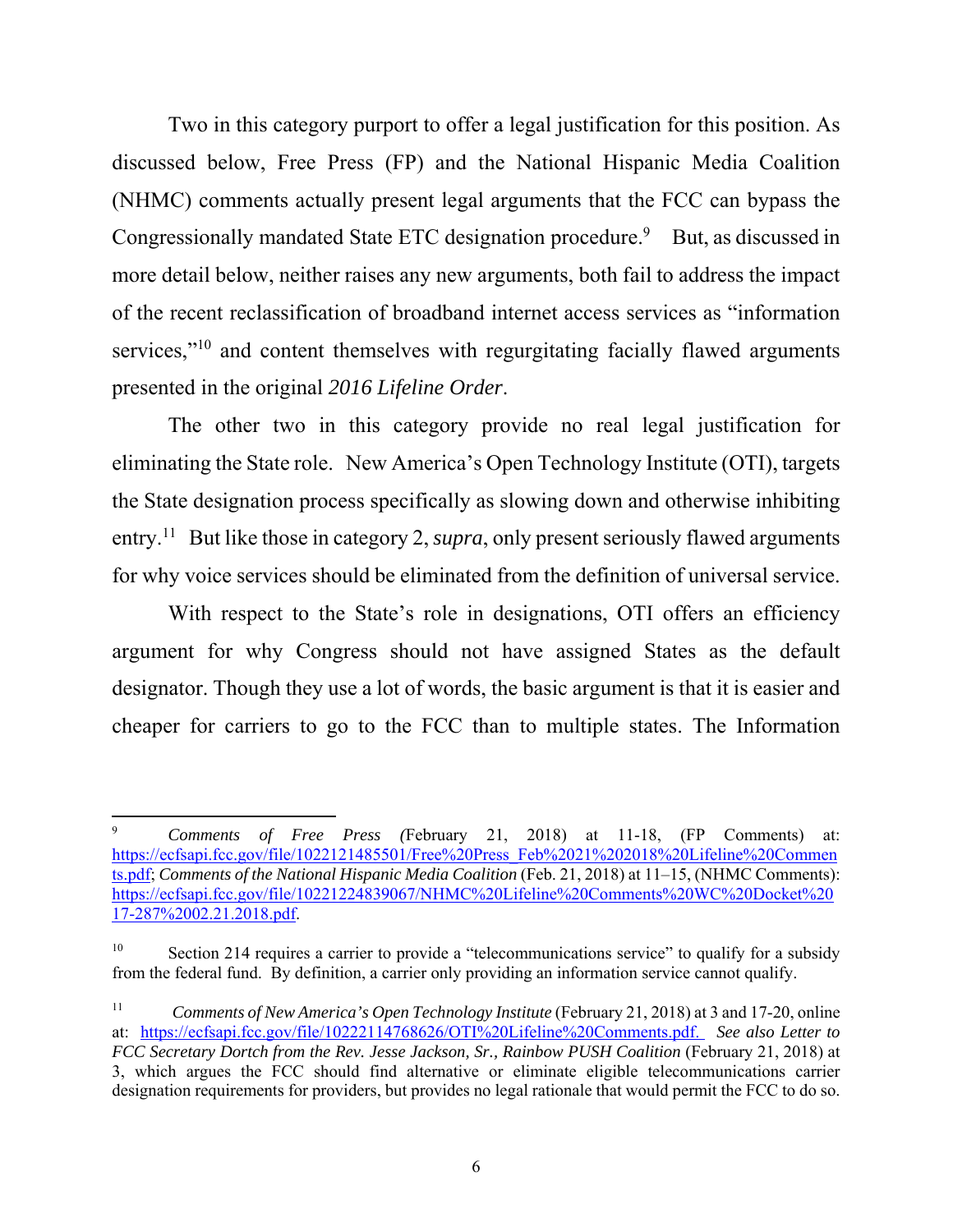Technology and Innovation Foundation raises the exact same argument, $12$  and, like the category two commenters referenced earlier, not much else.

OTI appears to meld unrelated statements with its efficiency policy argument, at 6 of its comments pointing out that because "universal service is an evolving level of telecommunications services" and creates a one-stop shop for carriers operating in several States, the FCC should retain the stand-alone designation.

Missing is any discussion of how their view of what constitutes a more efficient policy allows the FCC to ignore the law. The OTI comments include no discussion of (or attack upon) the State statutory role in the designation process much less an explanation of the source of FCC authority to bypass that Congressionally specified role. Nor is there a discussion of the statute's requirement that a carrier at least offer all supported services.

Other OTI arguments are either illogical or evidence circular/flawed reasoning. For example, the OTI "argument" that the LBP designation must be retained because (i) universal service is "an evolving level of telecommunications services" (true) and (ii) broadband internet access service (an information service) is used by a "substantial majority" (also true) is a *non sequitur*.

Those arguments provide no basis to reject the State role in the Congressional scheme.

Moreover, conceding that broadband is used by a "substantial majority" and that Congress expected the definition of supported services to "evolve" over time -

<sup>&</sup>lt;sup>12</sup> See Comments of the Information Technology and Innovation Foundation, at 3-4 (February 21, 2018)*("*This mechanism allows carriers to provide Lifeline services nationwide after a single designation process, rather than navigating separate bureaucracies for each state. . . . A national designation should be maintained to encourage providers to operate at scale and reduce waste.") online at: https://ecfsapi.fcc.gov/file/1022132909733/ITIF%20Lifeline%20Comments%202018-02- 21%20FINAL.pdf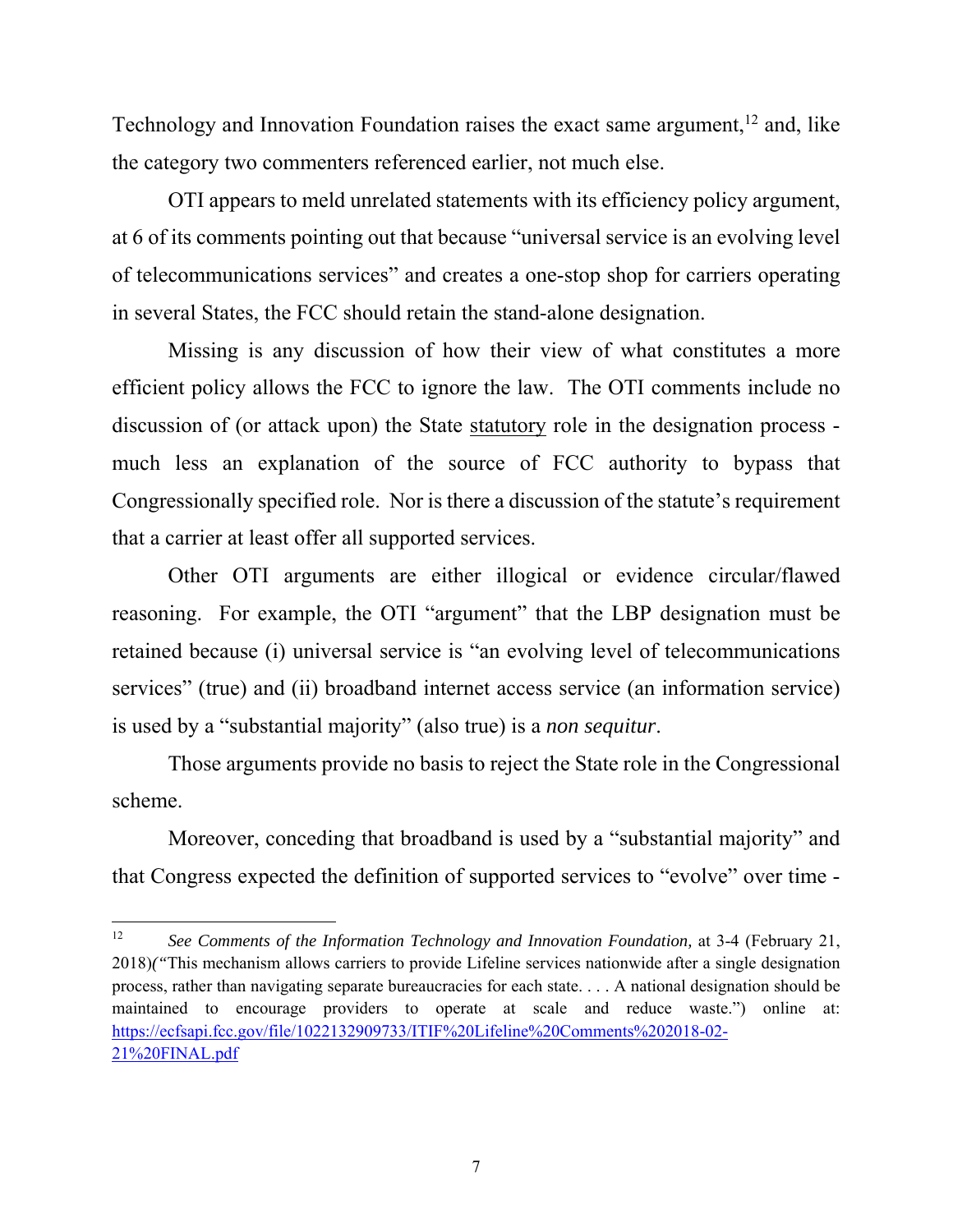in no way supports requiring standalone broadband service without an offer of voice services. After all, it is also true that an overwhelming (and a much larger) majority of U.S. citizens continue to use voice services. The proffered analysis provides no discernable principle to eliminate voice services from the federal definition of universal service.

OTI's policy argument on page 8 that lifeline customers might be required to pay for voice services they neither want nor need reflects a misunderstanding of what the statute requires. The statute requires ETC to offer all supported services. It does not specify how the FCC's lifeline subsidy must be allocated.

OTI offers an efficiency policy rationale to urge bypass of explicit Congressional directives. It provides no legal basis for the FCC to reject its tentative conclusions in this *NPRM.* 

# *FP and NHMC Arguments for rejecting the statutorily mandated State ETC designation role are flawed.*

Both FP and NHMC raise the same basic argument that the FCC can preempt Congress raised in the *2016 Lifeline Order*.

The *NHMC comments* at 15 argue, that, the:

Commission should retain its authority to designate broadband-only providers pursuant to Section 214(e)(6) of the Act, which states: In the case of a common carrier . . . that is not subject to the jurisdiction of a State commission, the Commission shall upon request designate such a common carrier that meets the requirements of paragraph  $[214(e)(1)]$ as an eligible telecommunications carrier for a service area designated by the Commission. . . .As it looks to alter the structure of the Lifeline broadband-only options, the Commission must consider the "longstanding conclusion that broadband Internet access service is jurisdictionally interstate for regulatory purposes.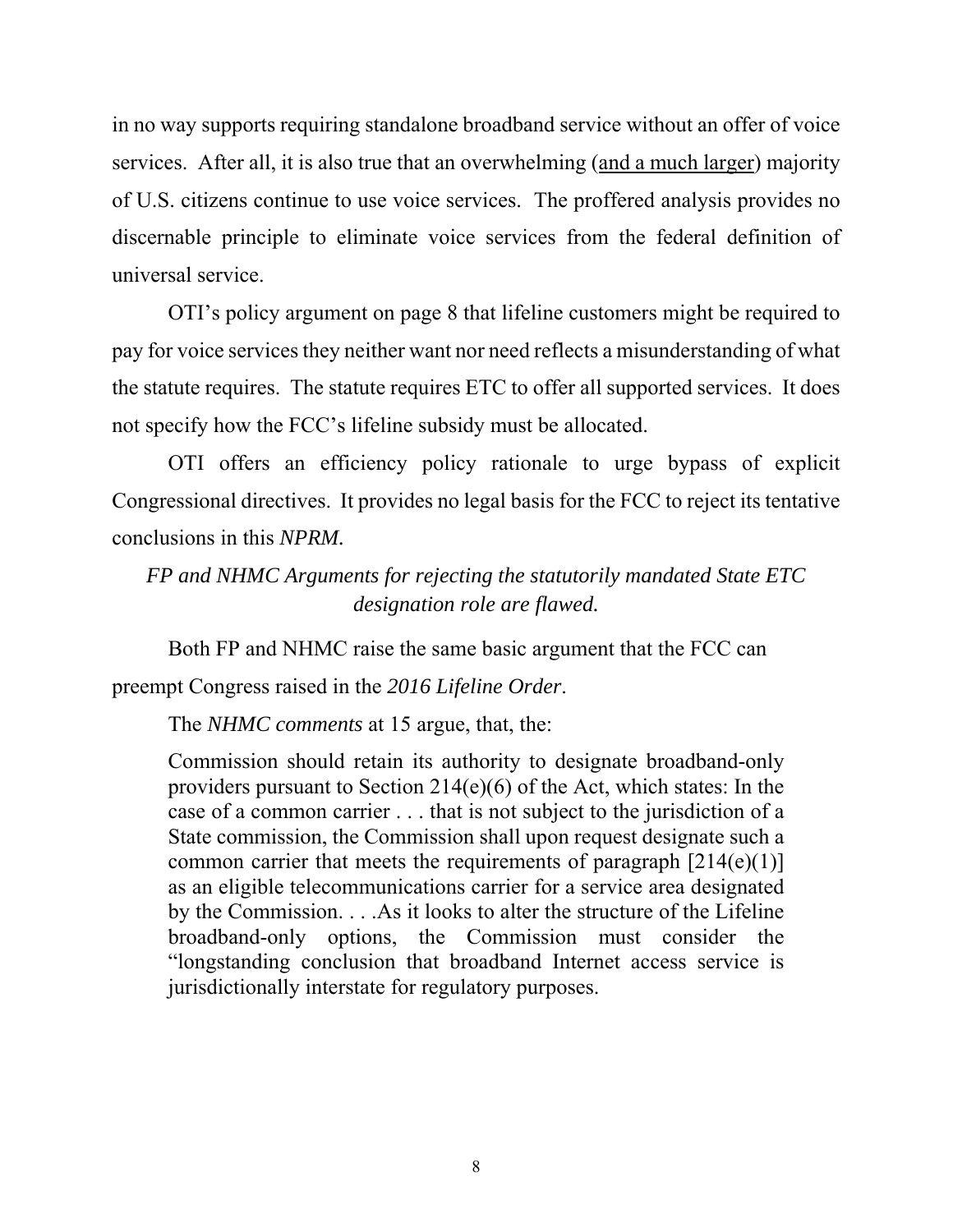*FP's comments*, at pages 11-18, also contend that the idea that States "might exercise jurisdiction over carriers that solely provide interstate service – makes no sense."

What makes no sense is either of these arguments.

First, the federal statute specifies when States retain jurisdiction –whatever the character of the underlying traffic. And Congress has explicitly given States jurisdiction with respect to interstate services in  $\S 214$  and elsewhere.

Second the FCC cannot use a preemption analysis which only applies when (i) a State law or action is inconsistent with federal goals and (ii) it is impossible to comply with both the federal and the STATE law – to preempt FEDERAL law. It is obviously impossible to make the case that a State complying with a Congressional mandate is somehow acting in a manner that is inconsistent with Congressional goals. It is also nonsensical to claim it is impossible to comply with the federal law.

Both these commenters rely on the flawed analysis presented in the *2016 Lifeline Order.*

But the proper legal analysis is straight forward.

The gaps in the arguments from the *2016 Lifeline Order* are obvious.

[1] Section 214(e)(2) unambiguously specifies that States "shall" in the first instance designate ETCs.

Section  $214(e)(2)$  specifies, as a matter of federal law, the States' authority to – *and mandates they shall* – designate ETCs:

> A State commission *shall* upon its own motion or upon request designate a common carrier that meets the requirements of paragraph (1) as an eligible telecommunications carrier for a service area designated by the State commission.

47 U.S.C. § 214 (e)(2)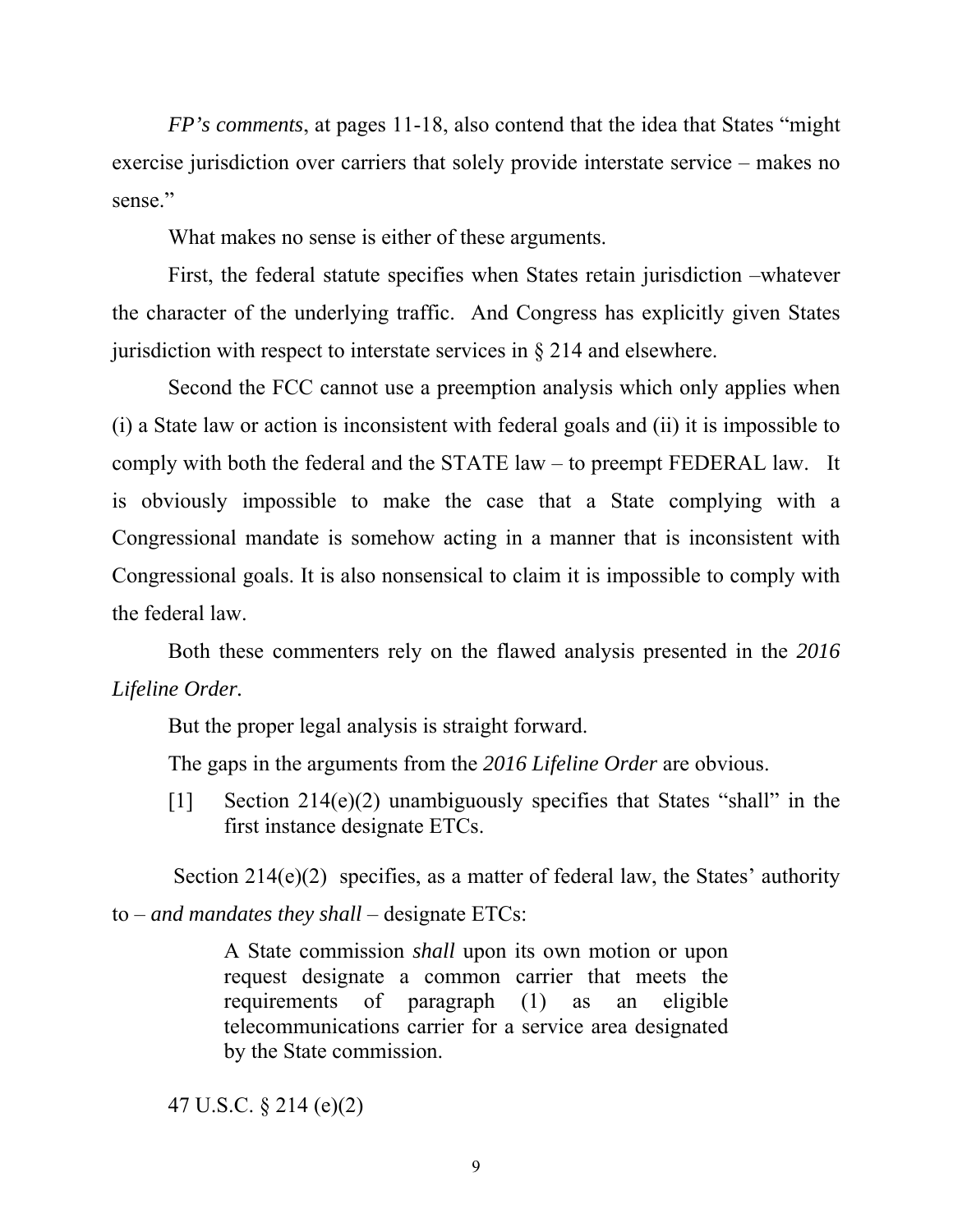The text is clear. As a matter of federal law (i) Congress grants authority for States to conduct designations and (ii) States have to designate all ETCs, in the first instance, before they can receive any federal subsidy.

 Even the *2016 Lifeline Order* does not claim anywhere that there is an ambiguity in this section. Indeed, the FCC has consistently acknowledged it provides State commissions with responsibility for ETC designations.13 Even under the *2016 Lifeline Order*, States retained that primary responsibility for all but the newly-created Lifeline broadband ETCs.

[2] Section 214(e)(6) only permits the FCC to conduct ETC designations when a carrier is "not subject to the jurisdiction of a State Commission."

 Until 1997, there was no way to get an ETC designation if a State could not do it. Federal statutes cannot grant a State commission authority the State itself denies. A State agency only has authority to act, if it has been given jurisdiction by its State legislature or constitution.

Congress did not recognize this as a problem in the 1996 Act.

 But in 1997, Senator McCain did, stating §214(e) "does not account for the fact that State commissions in a few States have no jurisdiction over certain carriers."<sup>14</sup> He was responding to companies that could not get designated because the Arizona Corporation Commission lacked jurisdiction over them under State law. Arizona did designate other carriers. With a State designation, those carriers could not get federal high cost or lifeline universal service subsidies. McCain's amendment

<sup>&</sup>lt;sup>13</sup> *In the Matter of Federal-State Joint Board on Universal Service*, 20 F.C.C. Rcd. 6371, 6374 ¶8 (Mar. 17, 2005); *see also, id.* at ¶61, noting "[§]214(e)(2) demonstrates Congress's intent that state commissions evaluate local factual situations in ETC cases." *See also*, *In the Matter of Connect America Fund*, 26 F.C.C. Rcd. 17663 at 17798 (2011) ("By statute, the states... are empowered to designate common carriers as ETCs" and specifying in note 622 that "[S]tates have primary jurisdiction to designate.")

<sup>&</sup>lt;sup>14</sup> 143 Cong. Rec. S12568-01, S12568 (1997)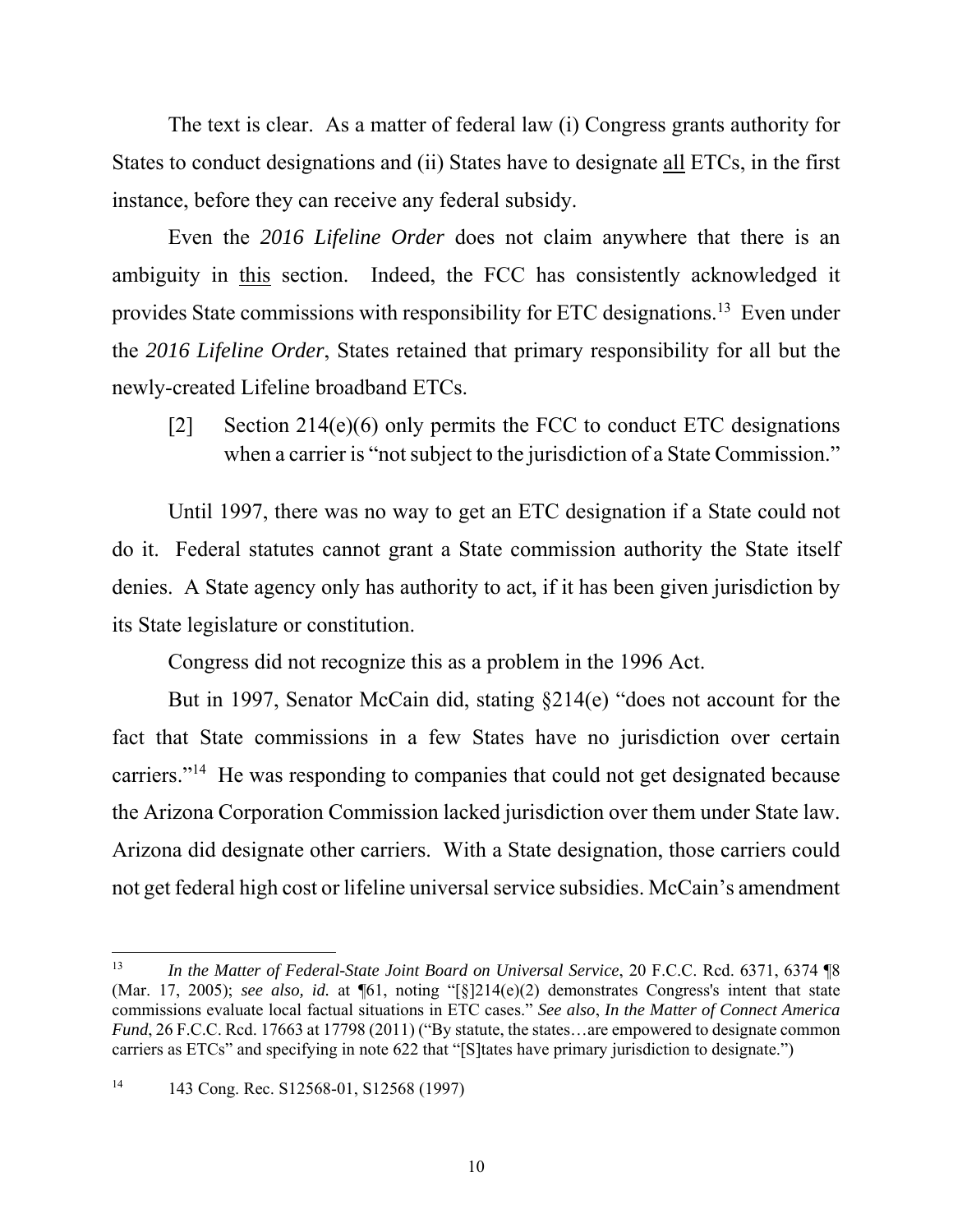added  $\S214(e)(6)$  which allows the FCC to designate only when the State lacks jurisdiction. However, the amendment "does nothing to alter" State commissions' "existing jurisdiction." *Id.* In the U.S. House of Representatives, sponsors of McCain's bill agreed "nothing in this bill is intended to *restrict* . . . the existing jurisdiction of State commissions over any common carrier."<sup>15</sup>

 The FCC responded to the new law by requiring applicants to certify that they were "not subject to the jurisdiction of a state commission" as a matter of State law, before the FCC would consider them for designation.<sup>16</sup>

 On their face, §§214(e)(2) and (6) make clear the FCC cannot conduct an ETC designation, unless the relevant State commission lacks State jurisdiction over the carrier.

 But the *2016 Lifeline Order*, like the FP and NHMC comments, ignored the plain text, the legislative history, and the FCC's own precedent to claim that  $§214(e)(6)$  permitted the FCC to "preempt" the role Congress specifies States conduct.

That 2016 order relied heavily on a tortured exegesis of  $\S214(e)(6)$  to "preempt"  $§214(e)(2)$ . Basically it suggested the provision gives the "FCC authority" to designate where States lack jurisdiction," *2016 Lifeline Order* at ¶4, regardless whether the State has, as a matter of State law, jurisdiction to act.

But Congress already decided.

 Or to use another *2016 Lifeline Order* formulation, at ¶285 n. 685, the FCC is free to preempt:

<sup>&</sup>lt;sup>15</sup> 143 Cong. Rec. H10807-02, H10807-08 (1997).

<sup>16</sup> *Procedures for FCC Designation of Eligible Telecommunications Carriers Pursuant to Section 214(e)(6)*, 12 F.C.C. Rcd. 22947 (1997)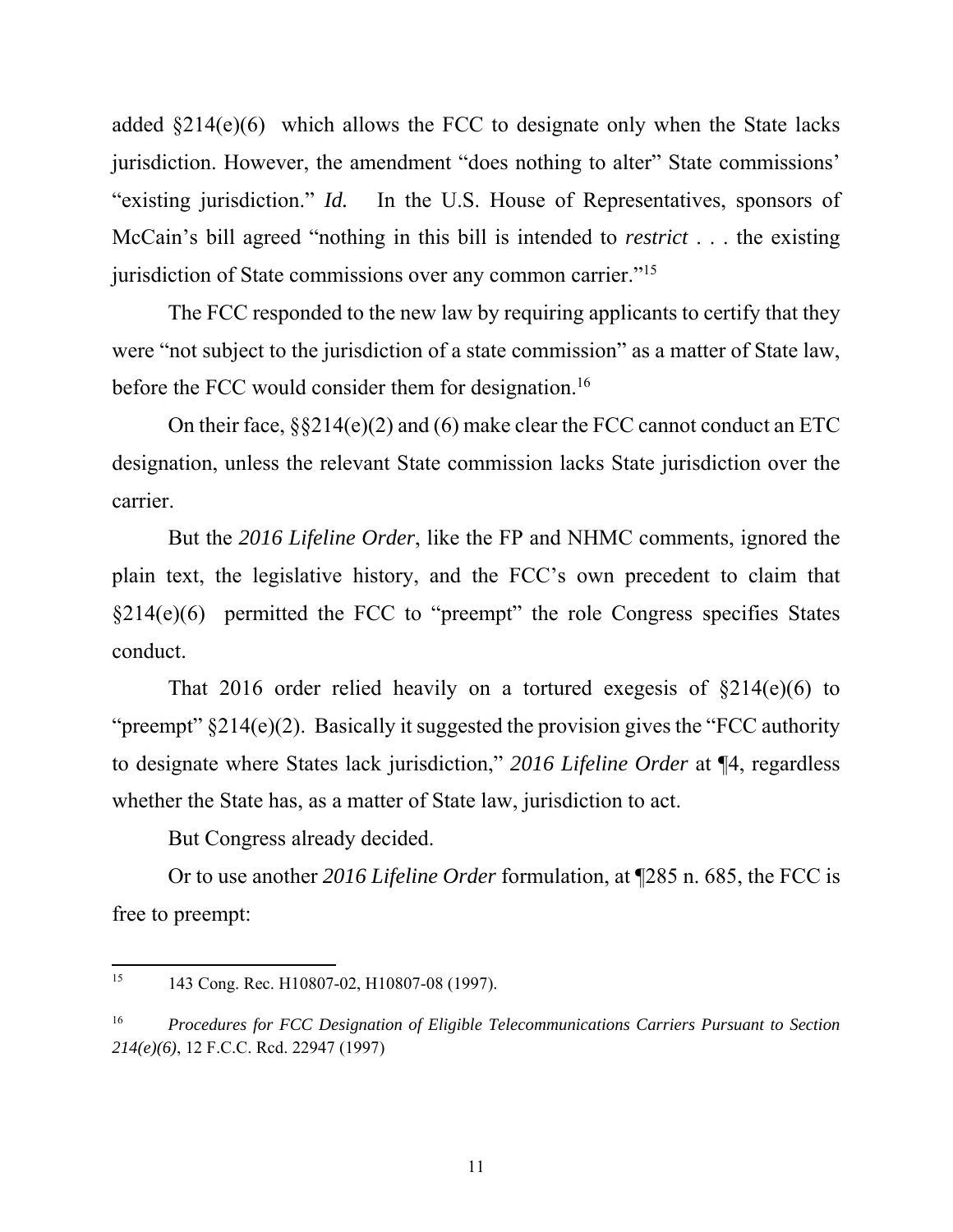any otherwise-existing state law authority to perform ETC designations based on conflicts with federal policy, including the policy objectives identified in section 254 of the Act and section 706 of the 1996 Act and the Commission's implementing rules.

That approach directly conflicts with the statutory text – as well as other declarations in the *2016 Lifeline Order*. (*See* Point [3], *infra*).

Congress has already decided in  $\S214(e)(2)$  that – as a matter of federal law – States have jurisdiction to conduct all designations. That's why the McCain amendment was necessary.

 The *2016 Lifeline Order* was not free to make a contrary determination – as a matter of federal law – based on  $\S214(e)(6)$ .

Like  $\S214(e)(2)$ ,  $\S214(e)(6)$ , lacks ambiguity:

In the case of a common carrier providing telephone exchange service and exchange access that is not subject to the jurisdiction of a State commission, the Commission shall upon request designate such a common carrier that meets the requirements of paragraph (1) as an eligible telecommunications carrier for a service area designated by the Commission consistent with applicable Federal and State law.

 On its face, the section only permits the FCC to conduct ETC designations as a default to States specifically where the carrier is "not subject to the jurisdiction of a State Commission." This text must refer to whether the State actually has jurisdiction *as a matter of State law*, because, as noted *supra*, Congress has already decided States do have jurisdiction *as a matter of federal law*. This reading is also consistent with the  $\S214(e)(6)$  requirement for the service area to be "consistent" with applicable State law.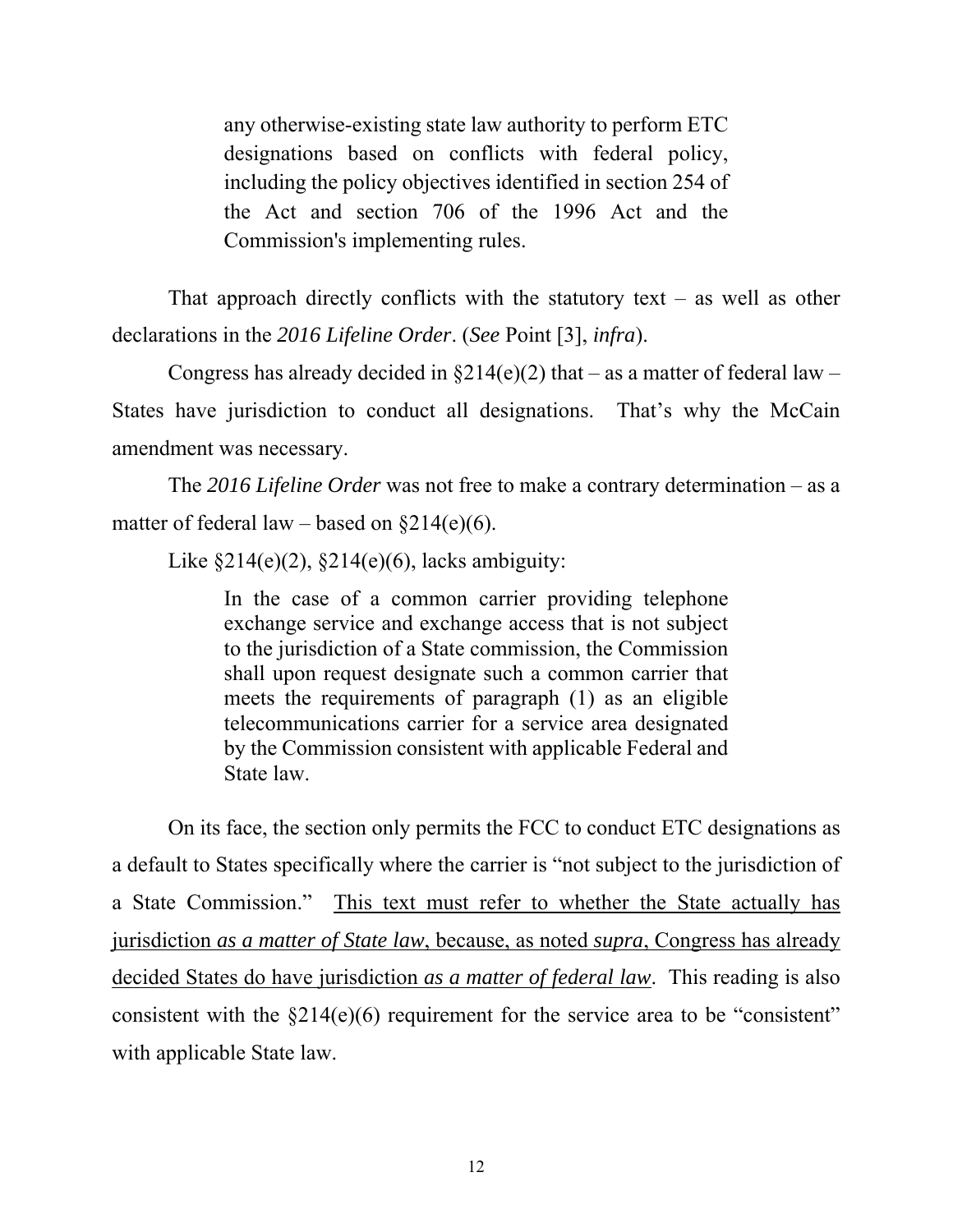[3] The *2016 Lifeline Order* concedes that, as a matter of federal law, States have jurisdiction to designate ETC's involving broadband/broadband Lifeline service.

 The *2016 Lifeline Order* argued it could use §214(e)(6) to say the States lack jurisdiction and "preempt" Congress §214(e)(2) mandate. But §214(e)(6) doesn't say "where the FCC finds State jurisdiction to be inefficient." It says where the carrier is "not subject to the jurisdiction of a State Commission."

 In ¶¶239-273, the *2016 Lifeline Order* tried to rationalize why it could "preempt" because the States "lack jurisdiction." But there is no reason to wade through this dystonic rationale because, the same *2016 Lifeline Order* also explicitly conceded that States DO have jurisdiction as a matter of federal law over Lifeline Services and even over standalone Lifeline broadband services, at ¶287 specifying:

> Nothing in this Order preempts states' ability to create or administer such State-based Lifeline programs that include state funding for Lifeline support to support voice service, [broadband service], or both.

And at ¶286 stating:

Nor does the creation of the [FCC Lifeline broadband] designation disturb states' current processes for designating non-[FCC designated Lifeline Broadband] ETCs, *where they retain jurisdiction*."

(emphasis added)

 Note the italicized reference to the same State jurisdiction the *2016 Lifeline Order* claimed to have preempted elsewhere.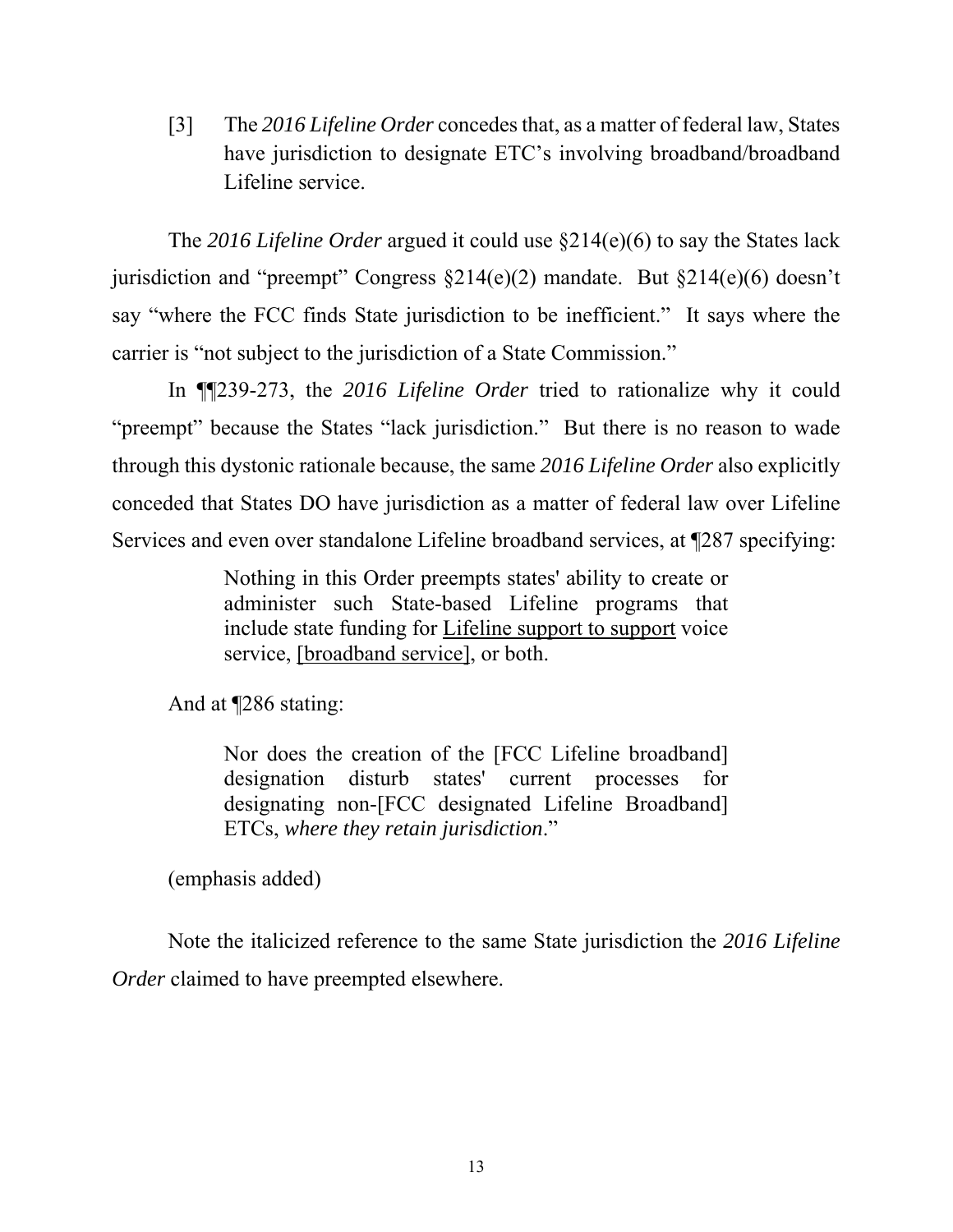By definition, "non-Lifeline-only" and some "Lifeline only" ETCs designated by States referenced in the 2016 decision will provide broadband services.<sup>17</sup>

 The *2016 Lifeline Order* confirmed, what §214(e)(2) requires: that each State Commission, as a matter of federal law, has jurisdiction over broadband services. Clearly, without such authority, States could not "create or administer" a State program to support lifeline broadband service on a standalone basis or certify any ETCs that receive federal Lifeline subsidies for providing broadband service.

[4] The characteristics of specific "supported services" cannot override  $§214(e)(2)'$ s requirement that States conduct all ETC designations.

 The *2016 Lifeline Order* clearly conceded that, as a matter of federal law, States have jurisdiction sufficient to create their own broadband Lifeline programs and manage high cost carriers providing broadband services. But the *2016 Lifeline Order* then inconsistently implied that the character of broadband service as "interstate" somehow limits Congress's ability to specify that States, in the first instance, conduct all ETC designations.

 But the nature of the underlying service is irrelevant. It cannot limit Congress. It makes no sense to suggest otherwise.

 Congress can and did specify that States conduct ETC designations for all supported services. At the same time, it also specified in  $\S254(b)(2)\&c$  that such "supported services" will continue to evolve and must include "[a]ccess to advanced telecommunications and information services." Indeed, the order implementing §214(e) specified that universal service support mechanisms would, as Congress intended, support a suite of designated services – including voice grade access to

<sup>&</sup>lt;sup>17</sup> "ETCs that are not [certified by the FCC] may also be eligible to receive reimbursement for offering Lifeline-supported broadband Internet access service" *2016 Lifeline Order,* ¶8n.4. (emphasis added).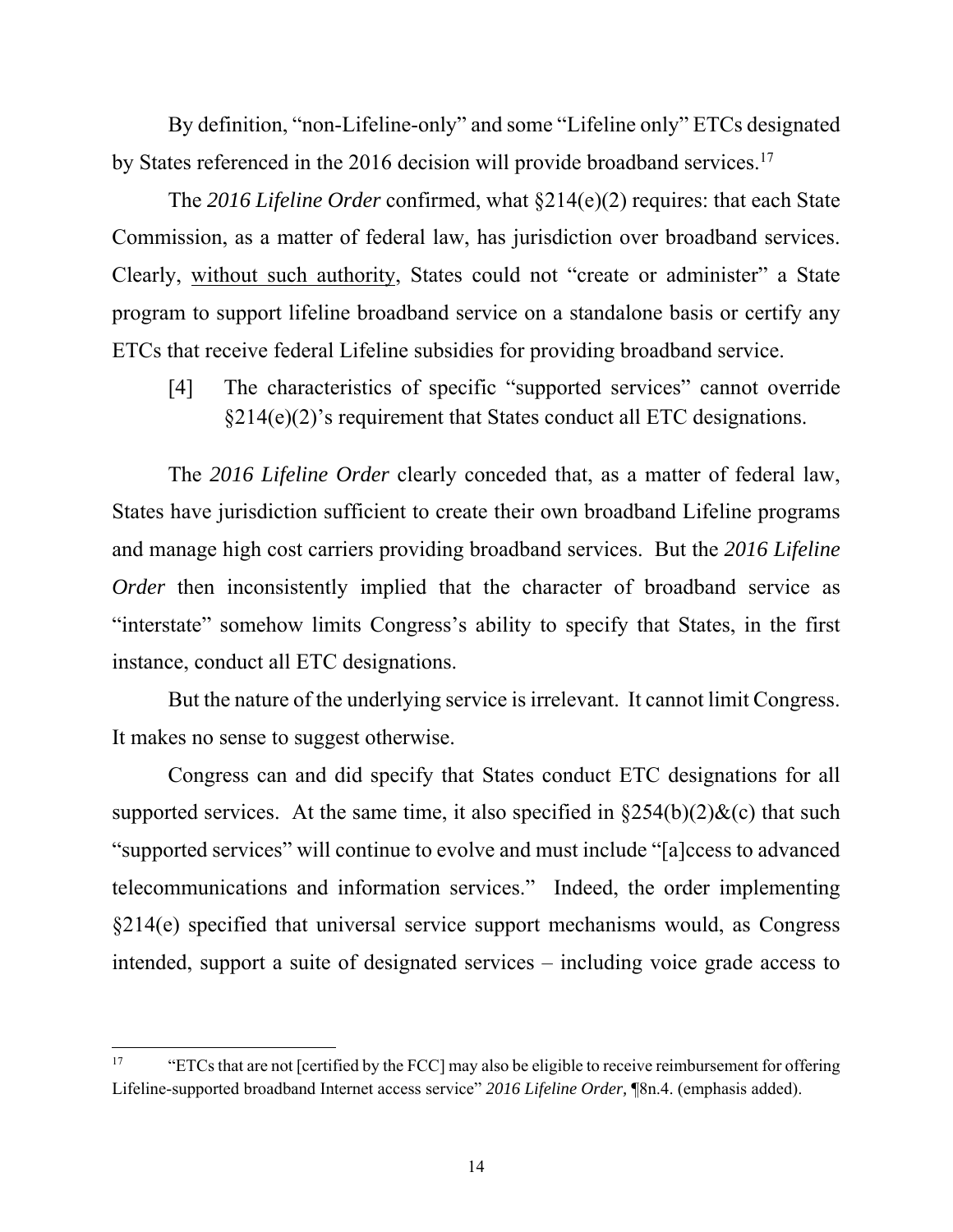"interexchange" service (which includes interstate services). *In the Matter of Federal State Joint Board on Universal Service,* 12 F.C.C. Rcd at 8810-8011(1997).

Even the structure of  $\S214(e)$  confirms what the text of subpart (2) requires. As Commissioner Pai pointed out in his dissent to the *2016 Lifeline Order*, at p. 4175:

> Congress expressly chose to limit state authority to intrastate services only in unserved areas . . . In other words, Congress knew how to draw a jurisdictional line in §214, but chose not to do so outside of unserved areas. And that same paragraph makes another thing clear: In unserved areas, the FCC can designate *both* a carrier with respect to interstate services *as well as* a "carrier to which paragraph (6) applies," i.e., a carrier not subject to the jurisdiction of a state commission. That parallel construction means Congress viewed the questions as separate and distinct—not one and the same. So to now draw another line around state commission jurisdiction would be to rewrite subsection 214(e), not reinterpret it.

(footnote omitted; emphasis in the original)

 But §214(e) is not the only place Congress gives States authority over interstate services in the 1996 Act. For example, in *Verizon v. F.C.C*., 740 F.3d 623, 638 (D.C. Cir. 2014), the D.C. Circuit observed that  $\frac{1302(a)}{\sqrt{706(a)}}$  applies to both the FCC

> *and* each State commission with regulatory jurisdiction over telecommunications services.' (emphasis added), Verizon contends that Congress would not be expected to grant both the FCC and state commissions the regulatory authority to encourage the deployment of advanced telecommunications capabilities. But Congress has granted regulatory authority to state telecommunications commissions on other occasions, and we see no reason to think that it could not have done the same here.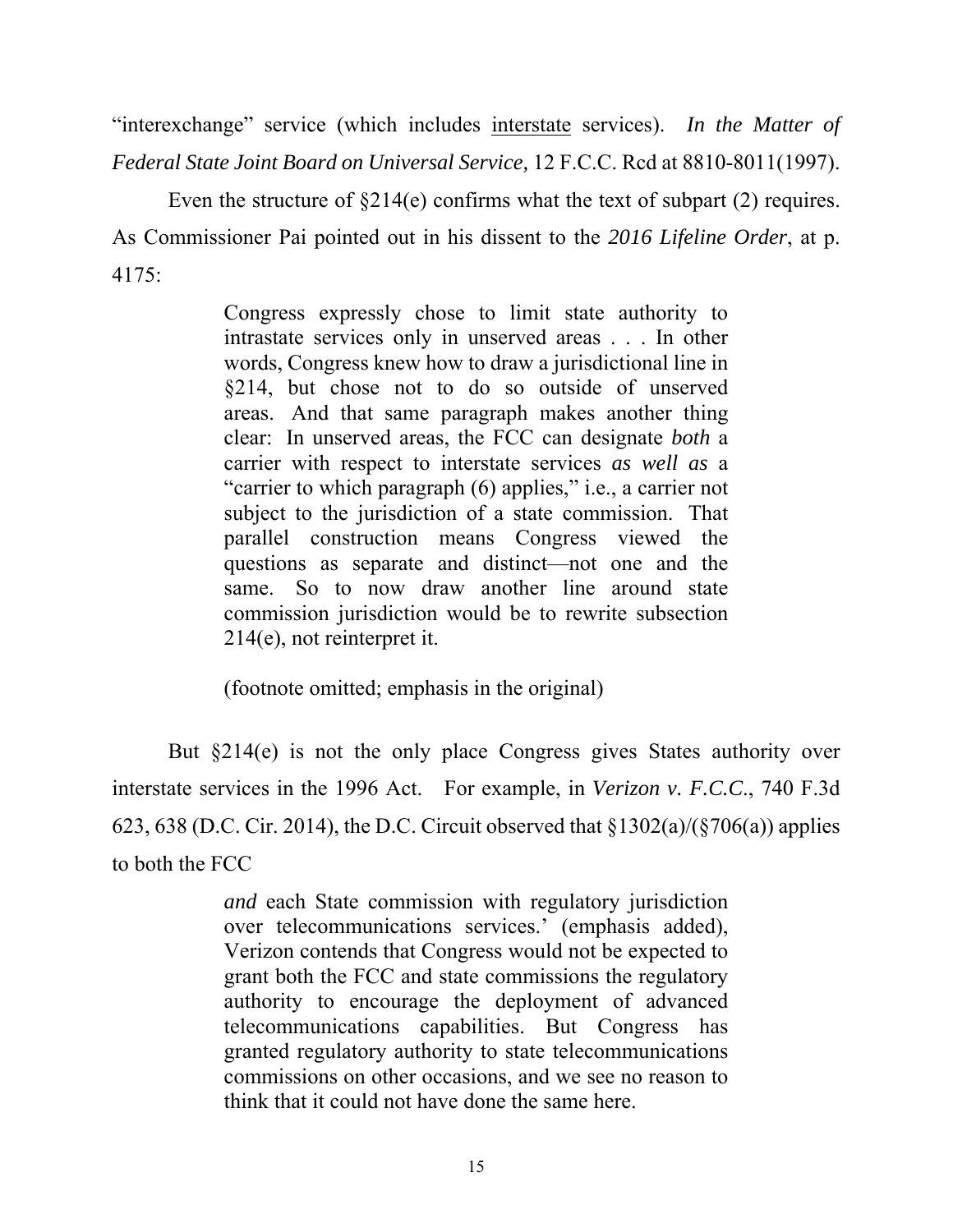*WWC Holding Co. v. Sopkin*, 488 F.3d 1262, 1271–72 (10th Cir. 2007)

provides another example:

Congress was well aware that mobile services, "by their nature, operate without regard to state lines as an integral part of the national telecommunications infrastructure". . .Yet, at the same time, Congress decided to permit a state to regulate the "other terms and conditions" of a mobile service provider, with no explicit limitation on whether a state's regulations affect the provision of interstate service.

There is no reason to carry this investigation further.

 However, the *2016 Lifeline Order* attempted to muddy the waters, at ¶255, by pointing out the agency has previously found broadband Internet access service is "jurisdictionally interstate for regulatory purposes." At ¶240 it argued:

> The circumstances in which a carrier is "not subject to the jurisdiction of a State commission" under section 214(e)(6) is ambiguous regarding whether the carrier must be entirely outside the state commission's jurisdiction or only outside the state commission's jurisdiction with respect to a particular service supported by universal service mechanisms, even if subject to state commission jurisdiction in other respects.

But  $\S214(e)(6)$  is not ambiguous given the clear specification in  $\S214(e)(2)$ that, as a matter of federal law, States do the designations. If the service is supported by the federal mechanisms, States do the designations.

 The FCC's purported ability to otherwise, in appropriate cases, preempt some aspects of State oversight of mixed services cannot translate into the ability to preempt Congress.

 Assuming *arguendo*, this FCC diversion is worth closer scrutiny, the flaws only increase. Even absent §214(e)(2) and the FCC concessions cited, *supra,* States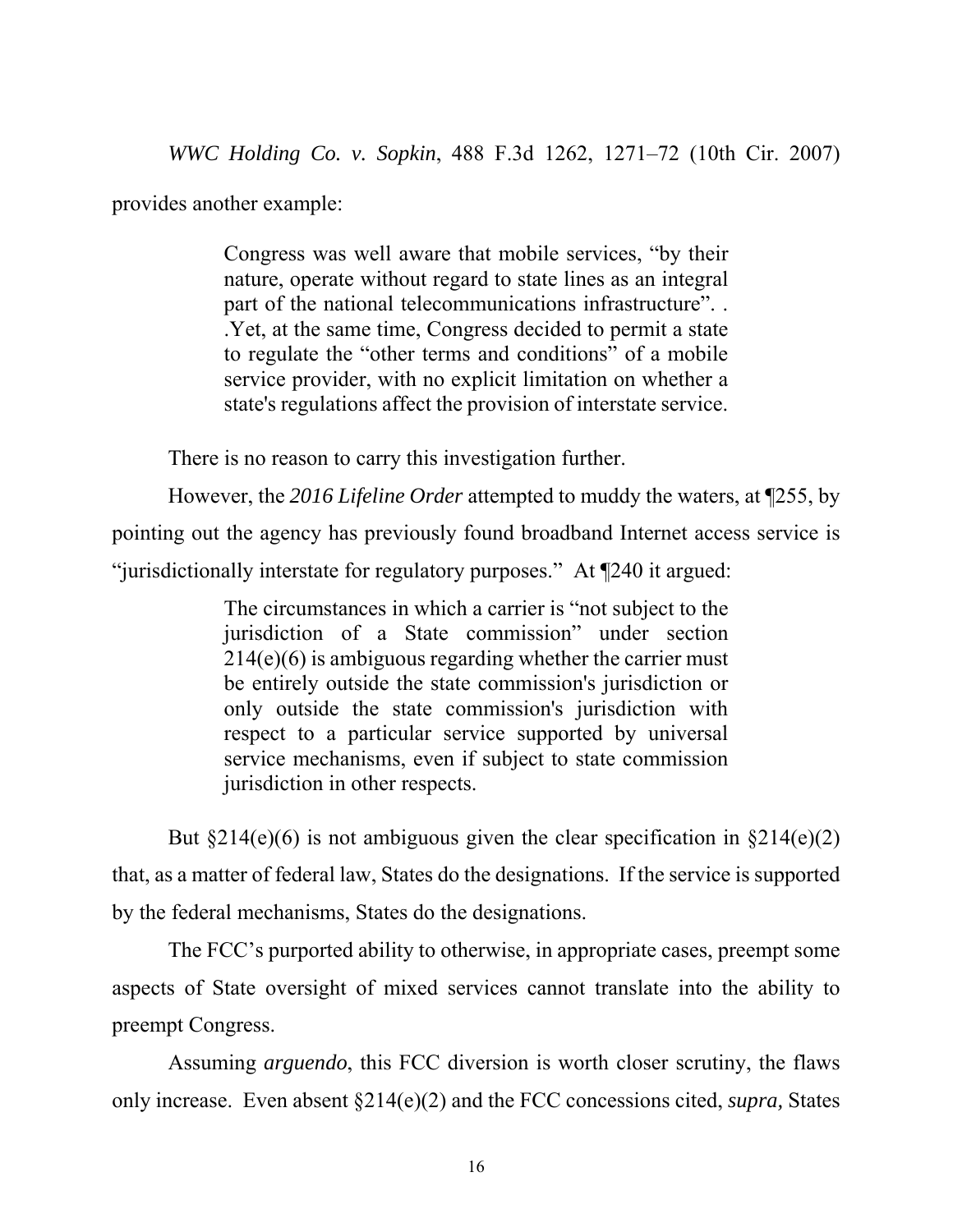have jurisdiction with respect to broadband. Even the *2016 Lifeline Order*, at ¶255, recognized State have jurisdiction to collect data regarding broadband services. And as the *Verizon* decision notes, 47 USC §1302(a) specified that "each State commission with regulatory jurisdiction over telecommunications services shall" encourage the deployment of "advanced services" though *substantive* measures.

 Even if these §1302 and §214(e)(2) Congressional specifications were not enough, broadband is jurisdictionally mixed,<sup>18</sup> containing both inter- and intrastate communications.<sup>19</sup> If there are intrastate transactions, States have jurisdiction.<sup>20</sup> In other contexts *not implicated here,* to the extent the traffic cannot be "severed", i.e., identified as either interstate or intrastate, the FCC may have the option, but does not have to, preempt State polices under the so-called "impossibility exception."21 A series of FCC rulings about so-called nomadic Voice over Internet protocol services provide a clear example.<sup>22</sup> These nomadic services use the public internet to complete voice calls. According to the 8<sup>th</sup> Circuit:

> [T]he "impossibility exception" of 47 U.S.C.  $\S$  152(b) allows the FCC to preempt state regulation of a service if (1) it is not possible to separate the interstate and intrastate aspects of the service, and (2) federal regulation is

 18 *See*, *Ex Parte from NARUC General Counsel filed In the Matter of Protecting and Promoting the Open Internet*, GN Docket No. 14-28 (February 19, 2015).

<sup>&</sup>lt;sup>19</sup> 47 U.S.C. §153(28) defining interstate and, by exclusion, intrastate services.

<sup>&</sup>lt;sup>20</sup> *See,* 47 U.S.C. §151 limiting the FCC's jurisdiction to interstate and in §152(b) confirming that limitation by reserving State jurisdiction over intrastate services.

<sup>21</sup> *Louisiana Public Service Commission v. F.C.C.,* 476 U.S. 355, 368 (1986) ("Pre-emption occurs . . . when there is outright or actual conflict between federal and state law . . . where compliance with both federal and state law is in effect physically impossible.")

<sup>22</sup> *In the Matter of Universal Service Contribution Methodology*, 25 F.C.C. Rcd. 15651, 15657–58, ¶15(2010). (FCC found "no basis at this time to preempt states from imposing universal service contribution obligations on providers of nomadic interconnected VoIP service.")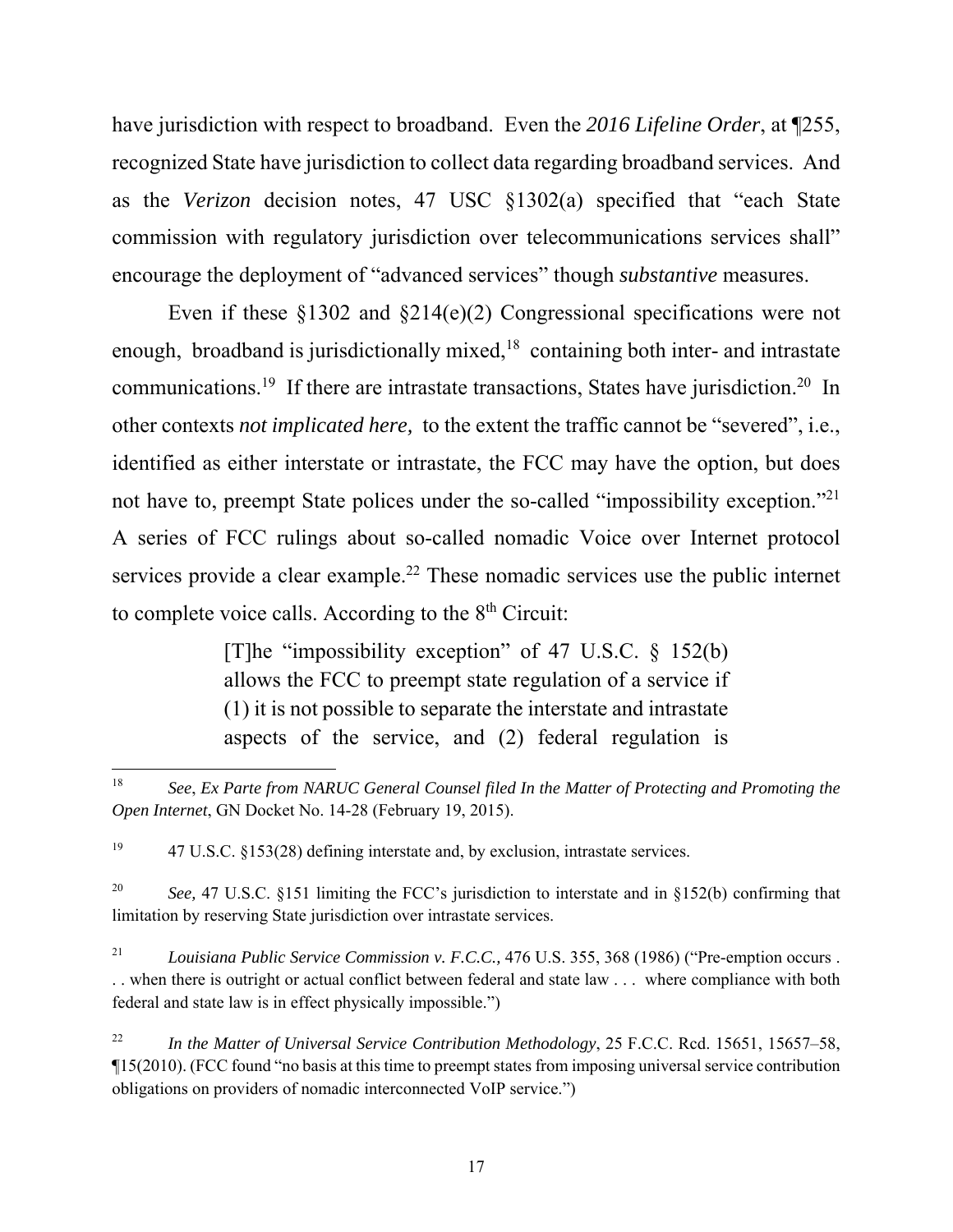necessary to further a valid federal regulatory objective, i.e., state regulation would conflict with federal regulatory policies. 23

 But the impossibility exception, like the earlier-referenced citation to the Supremacy Clause, has no application here because, the FCC is not trying to preempt State regulation. It is trying to block a Congressionally-specified designation procedure.

*But even if the exception did apply*, how can the FCC plausibly argue that a State following the §241(e)(2) Congressional mandate conflicts with federal policy.

The answer is obvious – it cannot.

The FCC properly proposed to reject this flawed analysis in this *NPRM.* 

The overwhelming majority of the commenters either, like NARUC, explicitly endorse the FCC's revised approach to the LBP designation, or took no position on it.

No commenter provided any cogent legal rationale that could support any other action.

## *II. The Record does not support limiting lifeline subsidies to facilities-based carriers.*

Of all the initial comments filed in this proceeding since mid-January 2018, the undersigned could only locate one that supports this proposed limitation on

<sup>23</sup> *Minnesota Public Utilities Commission v. F.C.C*., 483 F.3d 570, 578 (8th Cir. 2007)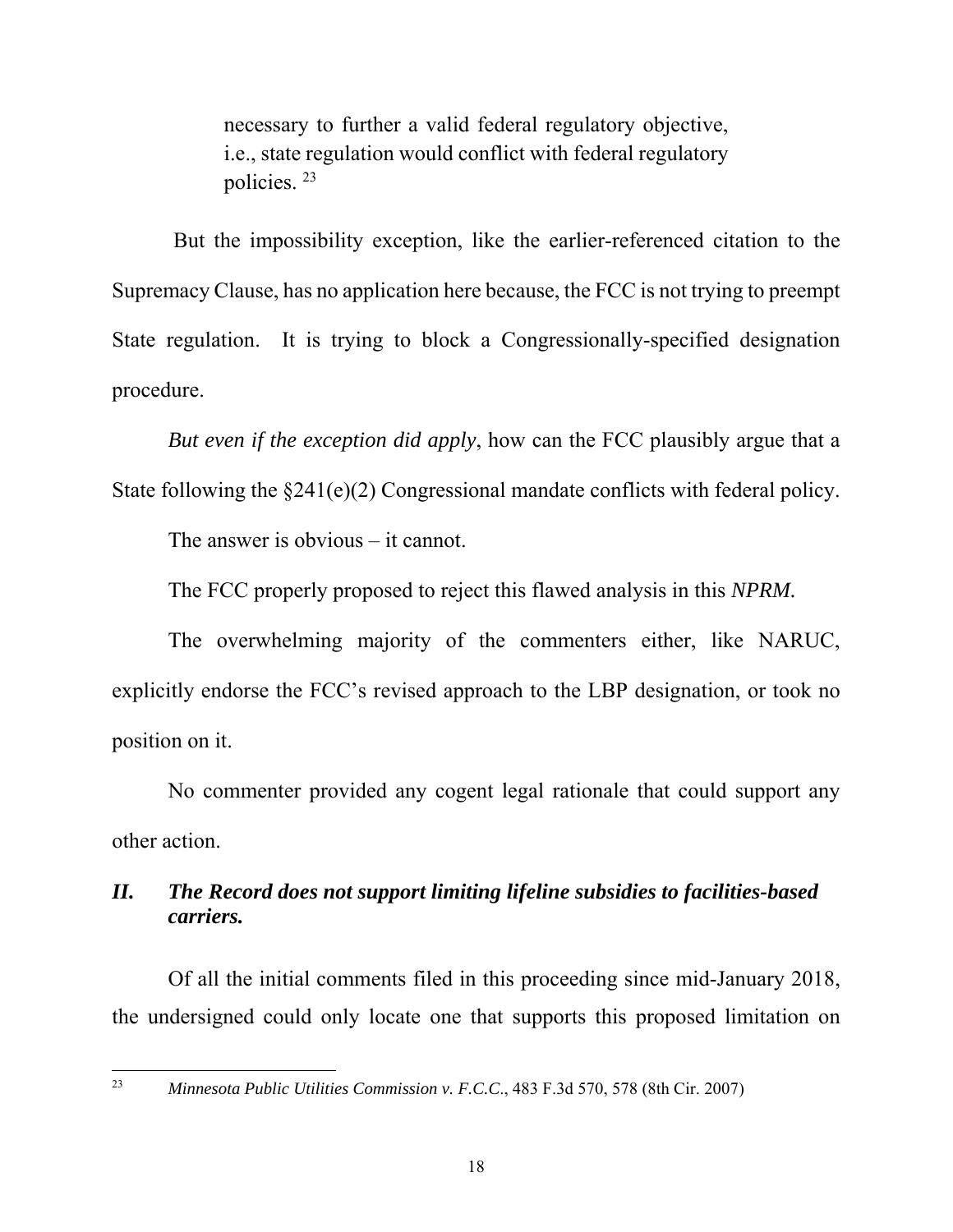resellers. Like NARUC's initial comments, many explain how that change will undermine the purpose and functioning of the program. The *NPRM* suggests in *¶* 63 that limiting Lifeline subsidies to facilities-based carriers might spur additional investment in infrastructure. However, there is also no credible evidence that eliminating non-facilities-based service will spur additional investment in voice-and broadband-capable networks. After all, it seems unlikely that any network owner would be selling unused airtime in large blocks to Lifeline resellers if that sale was not profitable and thus did not also contribute to the maintenance and improvement of the "resold" facilities. Indeed, this point is confirmed by expert testimony appended to CTIA's initial comments. According to the affidavit of Dr. John May attached to their comments, at 2:

Facilities-based and non-facilities-based carriers (Mobile Virtual Network Operators or MVNOs) operate symbiotically to each provide economic value and enhance consumer welfare in the provisioning of modern communications services. The result of this relationship is enhanced capacity utilization and hence more investment than would happen in the absence of MVNOs.<sup>24</sup>

Also, simple economics suggest it is unlikely the FCC's revised policy can be calibrated to provide adequate encouragement to current non-facilities-based service providers to either build their own wired facilities or overbuild other facilities-based providers – particularly in underserved/low population areas.

<sup>&</sup>lt;sup>24</sup> *See Comments of CTIA* (February 21, 2018) at 3 ("[Non-facilities-based resellers] presence in the market increases incentives for network investment, citing the Exhibit A "Declaration of Dr. John May at 2.) at: https://ecfsapi.fcc.gov/file/1022132549976/180221%20CTIA%20Lifeline%20Comments.pdf.